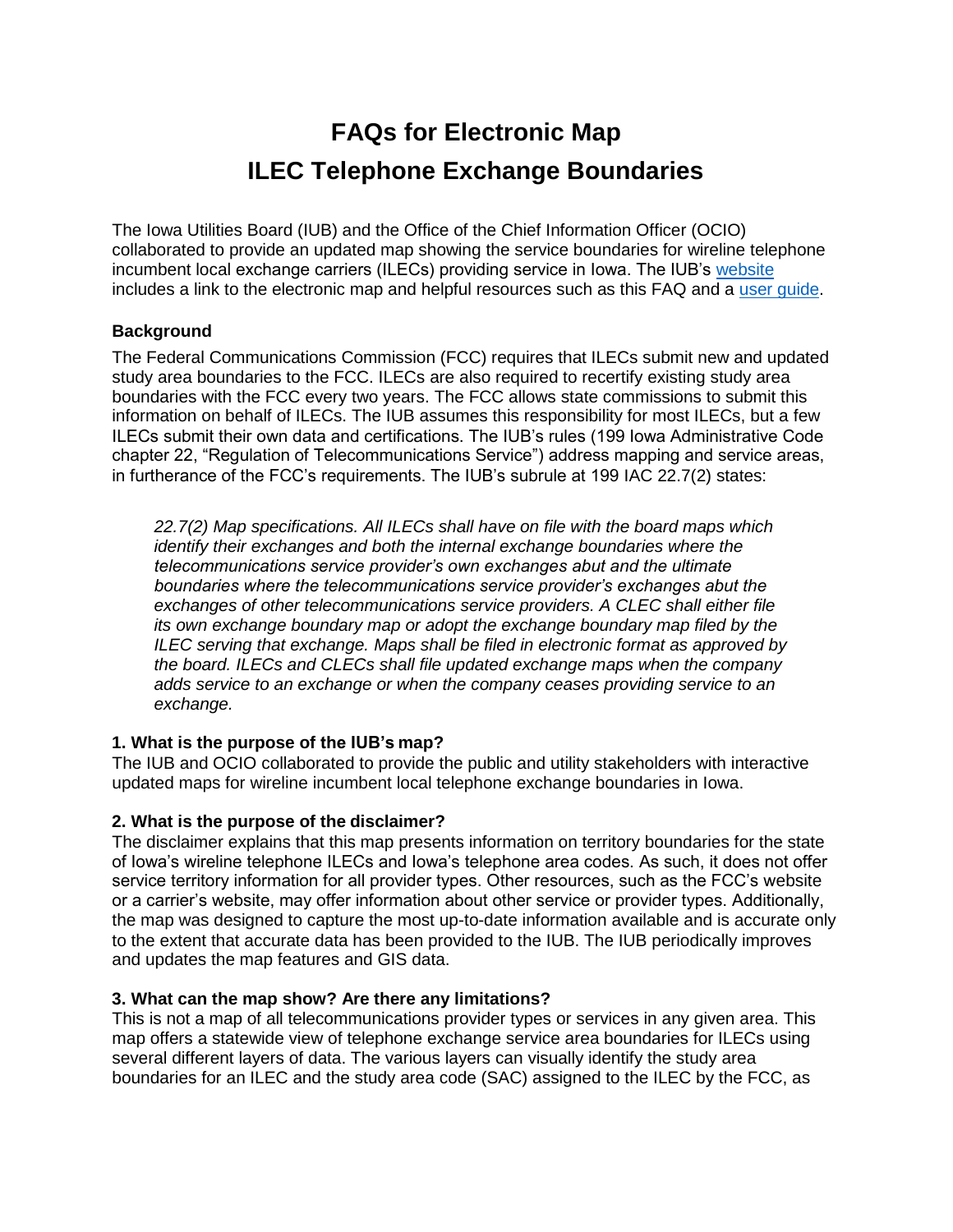well as the individual exchanges within the ILEC. As a subunit of the larger ILEC, each individual exchange within would also be identified through that SAC.

For example, the Grand River Mutual Telephone ILEC's study area boundary is assigned SAC Identifier # 351888 and the Leon Telephone Exchange is one of the exchanges within that ILEC.

The map offers four layers that may be viewed in any combination to show the relationships between the boundaries presented by each layer:



## **4. When did the telephone exchange boundaries map become available?**

Previously, the telephone exchange boundary map was available upon request. This electronic map was made available on the IUB's website on January 3, 2022.

#### **5. How do I access the map from the IUB's website?**

The IUB website has three locations that link to the map:

- Navigate under "**Regulated Industries**" on the toolbar across the top of the IUB's homepage. Under the "Telecommunications" submenu, select "Telephone Exchange Boundary Map" to view the map.
- Navigate under "**Online Services**" on the toolbar across the top of theIUB's homepage. Under the "View a Utility Service Area Map" submenu, select "Telephone Exchange Boundary Map" to view the map.
- Navigate to "**Quick Links**" on the right side of the homepage of the IUB's website. Select "View a Utility Service Area Map" and select "Telephone Exchange Boundary Map" to view the map.

#### **6. How do I navigate the map?**

The User Guide provides instructions on how to navigate the map and use the features. Access the User Guide by clicking on the link on the initial splash screen or by clicking on the information  $\bullet$  icon in the upper right side of the map in the green shaded area.